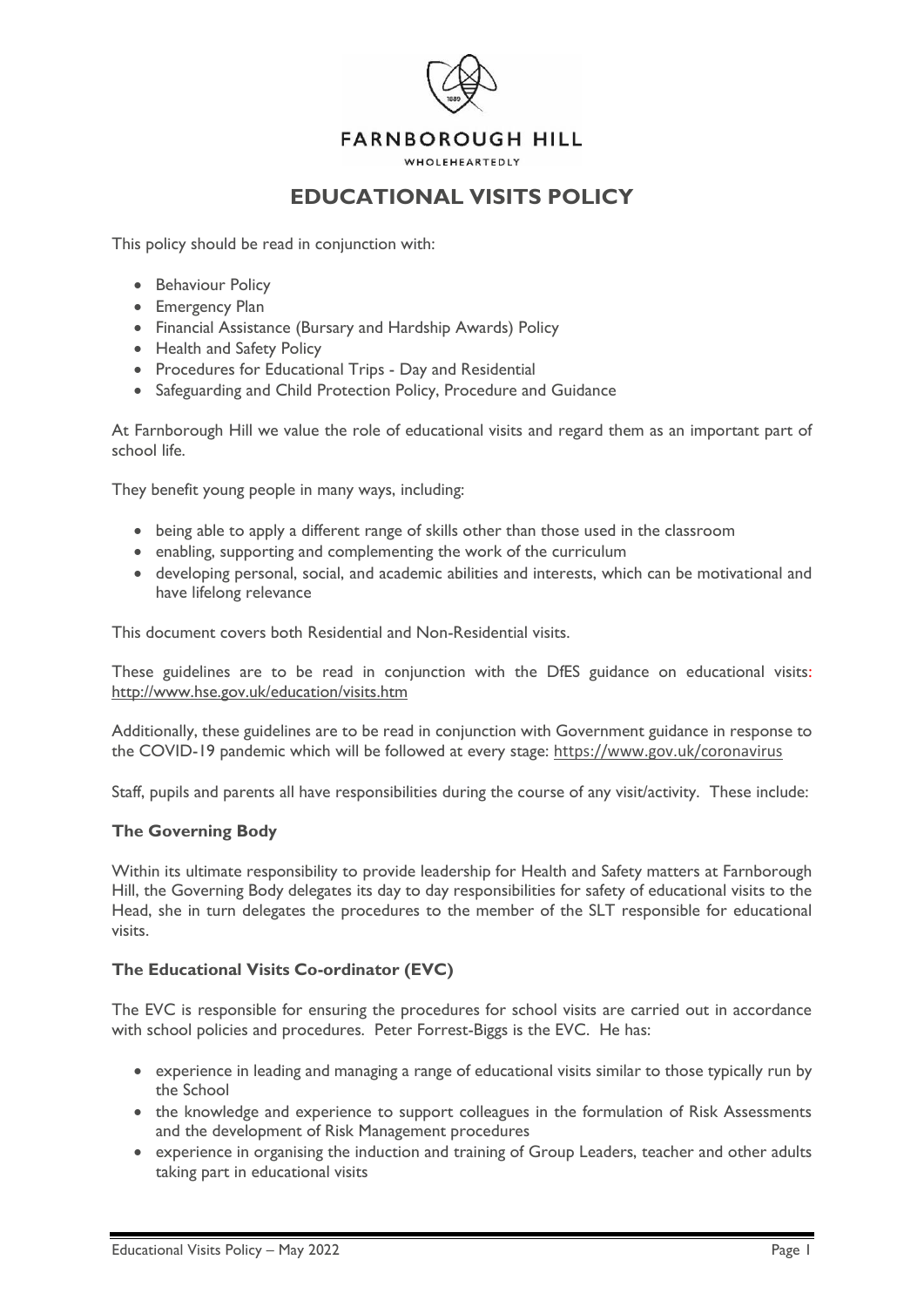# **The Head/EVC must ensure that:**

- visits comply with the School's regulations and guidelines including the School's own *Health and Safety Policy*
- the Group Leader is competent to monitor risks throughout the visit
- adequate safeguarding and child protection procedures are in place
- all necessary action has been completed before the visit takes place
- Risk Assessments have been completed and appropriate safety measures are in place
- training needs have been assessed by the teacher-in-charge and EVC and the needs of the staff and pupils have been considered
- the Group Leader has experience in supervising the age groups on the visit and will organise the group effectively
- the Group Leader has nominated a deputy Group Leader
- the Group Leader and other teachers are suitably competent to instruct the activity if required and have a knowledge of the location/centre where the activity will take place
- Group Leaders are allowed sufficient time to organise visits properly
- ratios of staff to pupils are appropriate (as explained in the Staff Handbook: Procedure for School Trips and Supervision section of this policy)
- parents have signed consent forms
- arrangements have been made for the medical and special educational needs or disabilities of the pupils with parents, the School Nurse and the Head of Learning Support
- adequate first aid provision will be in place
- the mode of transport is appropriate and safety regulations are adhered to
- travel times are known in School
- there is adequate and relevant insurance cover
- contact details ie the address, contact name and phone number of the venue are known
- School contacts have been nominated and the Group Leader has the details
- the Group Leader, helpers and nominated contact have a copy of the agreed emergency procedures (Emergency Plan), including Risk Assessments
- all Risk Assessments for overseas residential trips are approved by the Governor responsible for Health & Safety
- all Risk Assessments for UK based residential trips are reviewed by the Bursar
- the Group Leader, other teachers and nominated school contact have the names of all the staff and pupils travelling in the group, and the contact details of parents and staff's next of kin
- if using more than one coach there should be: 1) a designated member of staff in charge of each coach (preferably the Group Leader and Deputy Group Leader) and 2) each of the teachers in charge should have a list of the girls travelling on their coach. It is important that copies of these are lodged with the School Office
- all staff should carry an abridged copy of the Emergency Plan with them at all times
- there is a contingency plan for any delays including a late return home (eg via our school messaging service)
- the EVC is involved in the planning and management of educational visits by:
	- o establishing suitable record-keeping practices for use during educational visits eg Risk Assessments, medical matters, accidents and significant management decisions (as in the Staff Handbook)
	- o ensuring that the School's Behaviour Policy, including the code of conduct is applied consistently to all educational visits
	- o monitoring and reviewing the School's programme of educational visits, establishing a clear picture of current practice and reporting on successes and targets for improvement, particularly Risk Assessments
	- o taking the lead for any review of the School's policy for educational visits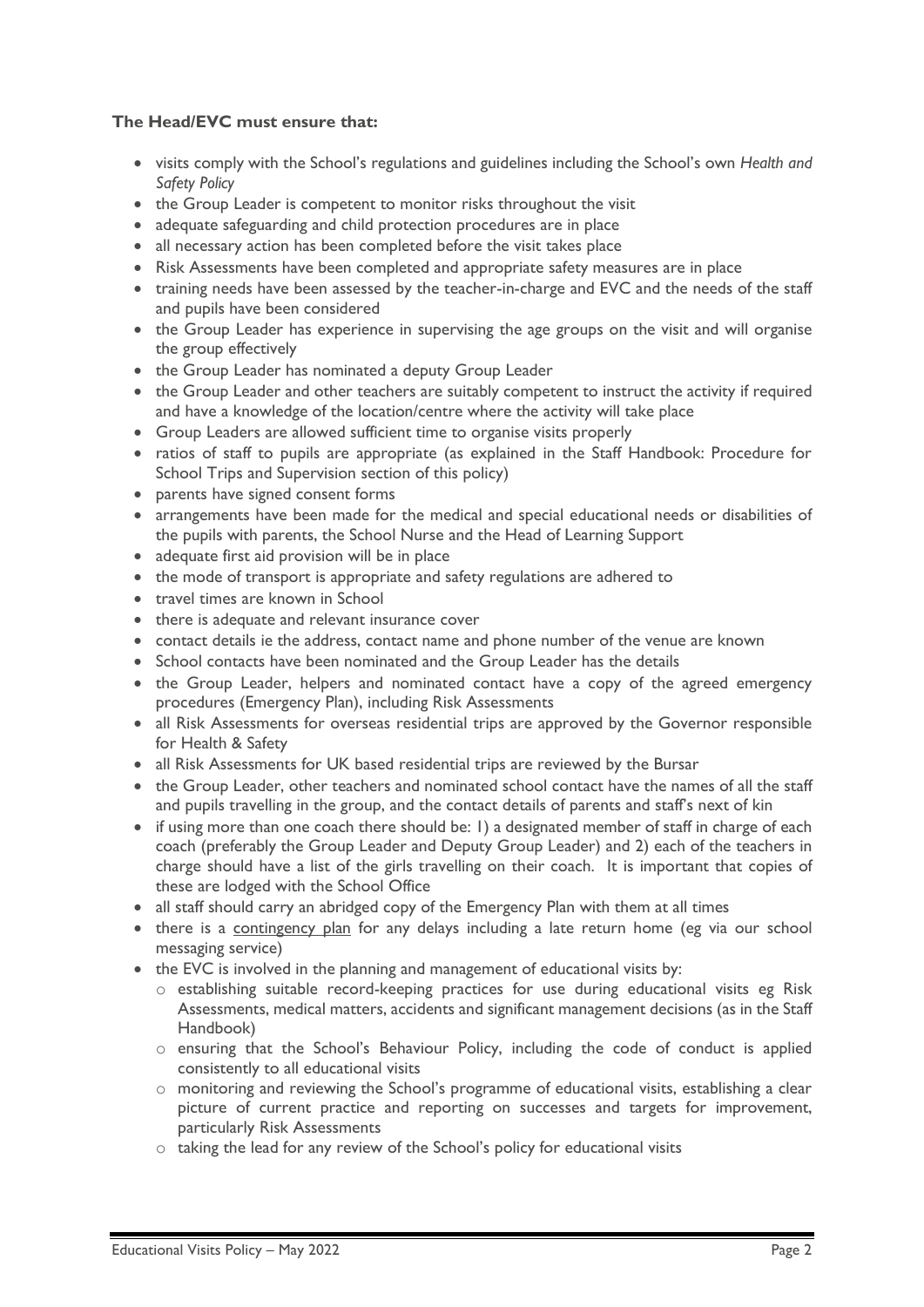# **The Deputy Head - Pastoral ensures that:**

In consultation with the relevant Head of Year, the Deputy Head - Pastoral will review the list of those applying to join a residential trip and discuss any significant pastoral concerns with the EVC and, as appropriate, the Trip Leader. The Deputy Head - Pastoral will make the final decision on the suitability of pupils to join a trip on pastoral grounds, either putting in place and discussing with the relevant parties, risk assessments to mitigate any risks to the individual or the group, or, in the most serious cases, recommending that the pupil is not accepted to take part in the trip.

### **Pre-Visits**

In order to undertake a full and comprehensive assessment of risks, it may be necessary to undertake a pre-visit. The person organising it must make an appointment with the Head/EVC to discuss cost, dates, etc. Even when the visit is made regularly, risks should be reassessed each time. When undertaking Risk Assessments consideration must be given to:

- the number of pupils involved
- the age and ability of the pupils
- the previous experience of the group undertaking off-site visits
- the time of day and time of year
- the itinerary including travel arrangements
- the nature of the accommodation (pupils' rooms must, where possible, not be on the ground floor)
- the hazards of the environment being visited
- the number and experience of accompanying staff
- the nature of the activities
- the qualifications of support staff eg lifeguard and staff in charge of other activities eg skiing
- the special education or medical needs of the pupils, including provision for the disabled
- the quality and suitability of available equipment
- seasonal weather conditions
- emergency procedures
- how to cope when a pupil becomes unable or unwilling to carry on
- the need to monitor the risks throughout the visit

#### **Duties and Responsibilities**

Staff on school visits act as employees of the School whether the visit is during normal school hours or outside the School day.

All staff should be aware of the expectations placed upon them and must do their best to ensure the health and safety of everyone in the group and act as any reasonable parent would in the same circumstances.

They should:

- follow the instructions of the Group Leader and help with control and discipline
- read all Risk Assessments and ensure they understand their roles and responsibilities
- inform the Group Leader if they are unsure of their ability to perform any supervisory function requested of them
- recognise their responsibilities and act within those at all times
- report any concerns to the Group Leader they may have regarding pupil behaviour and wellbeing during the visit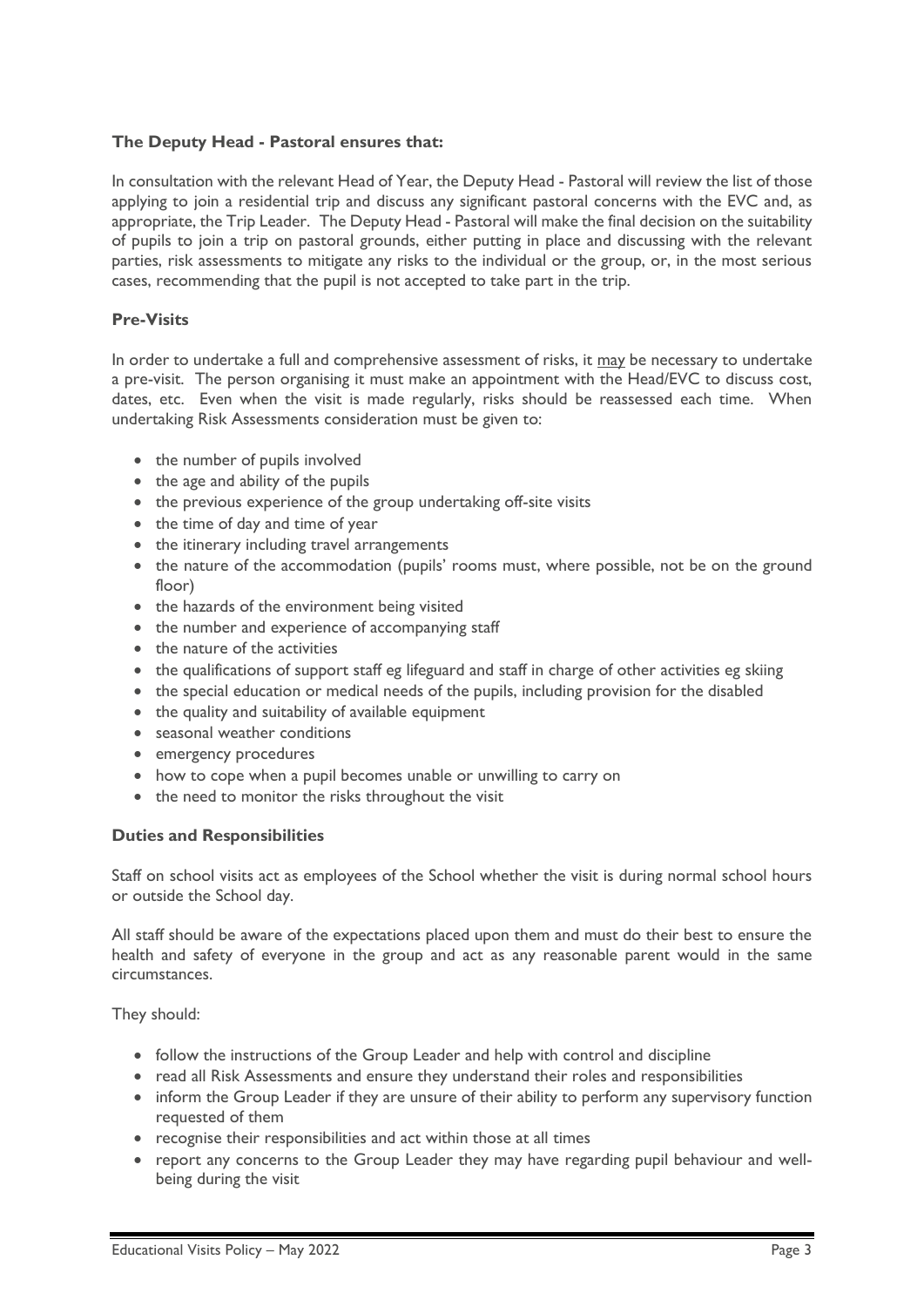# **Responsibilities of Nominated Group Leader**

Group Leaders have a common law duty of care towards the pupils in their charge. Group Leaders must recognise their responsibilities to:

- obtain the Head's prior agreement before any off-site visit
- before confirming a pupil's participation on a trip, give the list of pupils to the SLT for checking suitability of participation.
- ensure the Bursar's Office has confirmed the parents' payment schedule
- provide the Bursar's Office with copies of the Provisional Residential Trip form and the introductory letter to parents
- provide the Bursar's Office with all the necessary information for booking a coach eg itinerary including flight numbers, flight times etc
- follow the School's policy and procedures (as detailed in Staff Handbook)
- use a licenced travel company/provider (badges of quality include: Stf, AALA, ABTA, Council for Learning Outside the Classroom)
- appoint a Deputy and Teacher in Charge (TIC) of First Aid
- clearly define each member of staff's role and ensure all tasks have been assigned
- be able to control and lead pupils of the relevant age group
- be suitably competent to instruct pupils in an activity, when required, and have a knowledge of the location/centre where the activity takes place including remote supervision (other professionals will do the instruction on some trips eg skiing, PGL)
- be aware of safeguarding and child protection issues
- ensure adequate first aid provision is in place
- undertake and complete the planning and preparation of the visit including the briefing of group members and parents
- provide a Parents' Information Pack where necessary, including, for example, Medical Consent and Behaviour Code
- undertake and complete a comprehensive Risk Assessment
- ensure that accompanying staff are fully aware of what the proposed visit entails
- assess pupils' suitability to participate in the proposed visit
- ensure staff pupil ratio is appropriate for the group and the activity (see section on Supervision)
- consider stopping the visit if the risk to the health or safety of a pupil is unacceptable and have in place procedures for such an emergency
- ensure all staff have details of the School contact
- ensure all staff have copies of the emergency procedure (abridged copy of Emergency Plan)
- ensure that all staff have details of the medical or special needs of the pupils, including requirements for the disabled. Always seek medical advice from the School Nurse
- observe the guidance set out for teachers in the Staff Handbook
- ensure that the visit/activity provider has a current Health and Safety document/Safety Management System which satisfies the School's requirements
- regularly review visits/activities, including Risk Assessments, and report the findings to the EVC
- appoint a member of staff to take photographs that document the trip and send these to the Marketing Team to be used for marketing purposes ensuring they know which parents have not consented to have their daughter's image taken
- a checklist for Group Leaders is included in the *Procedures for Educational Trips - Day and Residential* document

# **Pupils**

The Group Leader must make it clear to pupils that they must: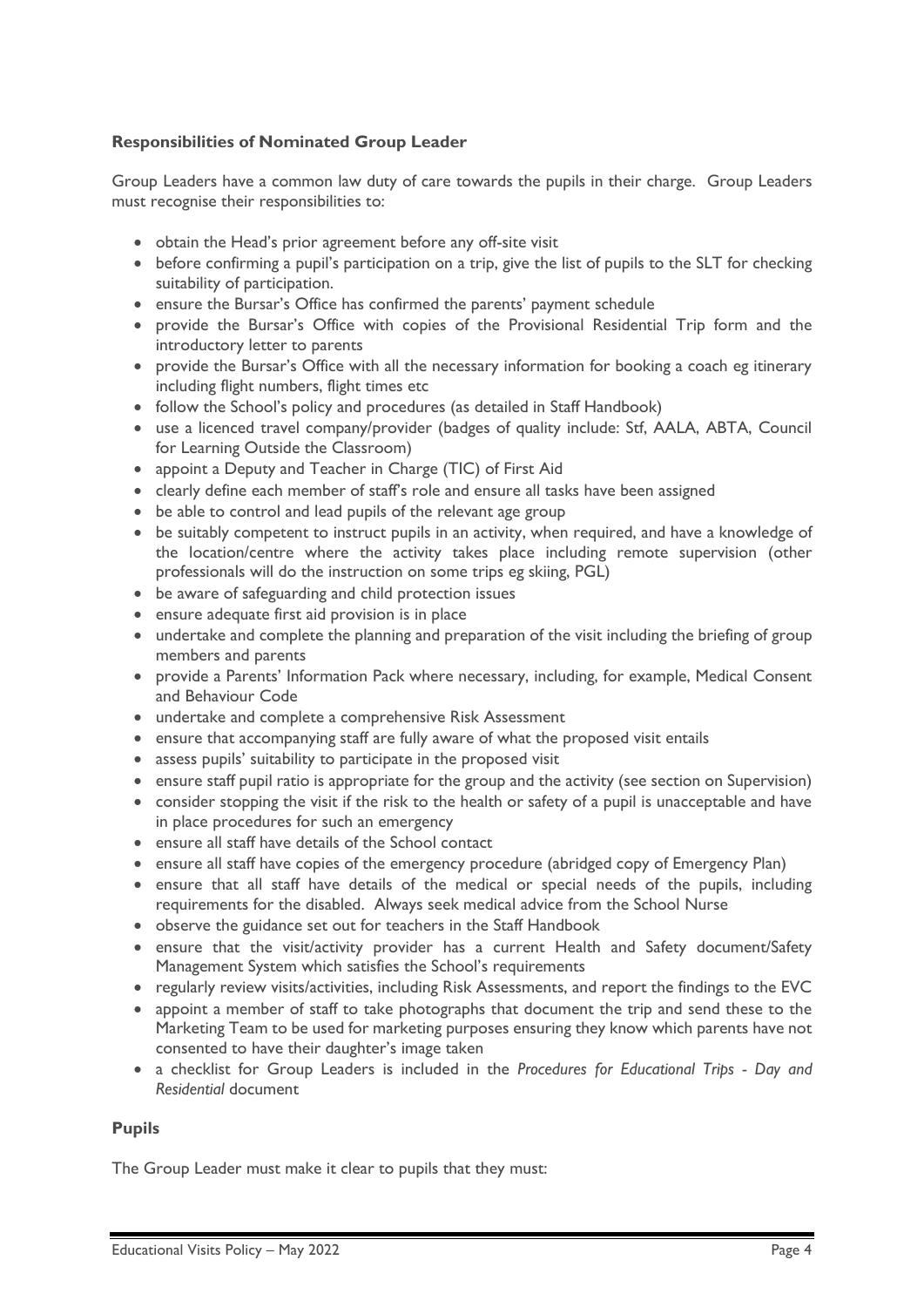- act in accordance with the School's *Behaviour Policy*, including the code of conduct
- understand potential risks, act sensibly and not take unnecessary risks
- follow the instructions of the Group Leader and other staff/instructors including those at the venue
- dress (depends on activity, type of visit) and behave sensibly and responsibly
- look out for anything that might threaten themselves or anyone in the group and tell the Group Leader or staff about it
- remain in their group at all times

Any pupil whose behaviour may be considered to be a danger to themselves or to the group may be stopped from going on the visit, or sent home (costs met by parents) once suitable arrangements have been made.

# **Supervision**

Staff/pupil ratios will normally be 1:20 plus 1. For a trip taking out a whole year group of 90-100 girls, six staff would be required. For complex trips or residential trips, the ratio might need to be 1:15 or 1:10. The ratio should take into account:

- age and competence of pupils
- pupils with special educational or medical needs
- type of accommodation
- nature of activities
- experience of adults in off-site supervision
- duration and nature of the journey
- competence of staff, both general and on specific activities
- requirements of the organisation/location to be visited
- first aid cover
- gender of accompanying adults

Where there is more than one teacher on the visit a Group Leader should be appointed who has the authority over the whole group. The Head/EVC must assess the suitability of accompanying staff at a very early stage of the planning. It should also be noted that for the protection of both adults and pupils all adults should ensure that they are not alone with a pupil whenever possible. All adults on a visit should clearly understand their roles and responsibilities at all times. It should always be clear that the teacher is responsible for the group at all times. Further details on staff/pupil ratios can be found in the Staff Handbook.

Whatever the length of the visit, regular roll calls should be taken of the pupils particularly before leaving any venue. All adults should carry a list of all the pupils and adults involved in the visit. The Group Leader should identify rendezvous points which will be manned constantly by members of staff and tell pupils what to do if they get separated from the group.

Where an adult leader on a residential trip has a relationship with another participant on the trip such as being the parent of one of the pupils or having a close personal relationship with a colleague on the trip, then as part of the risk assessment process, steps will be taken to mitigate that risk as appropriate. For example, if an adult leader has a child who is a participant on the same trip, then, as far as possible and practicable, they will not be in the same group.

At the discretion of the EVC and the Head, on occasion, partners of adult leaders employed by the School may accompany Farnborough Hill School trips. The above principle of conflict of interest will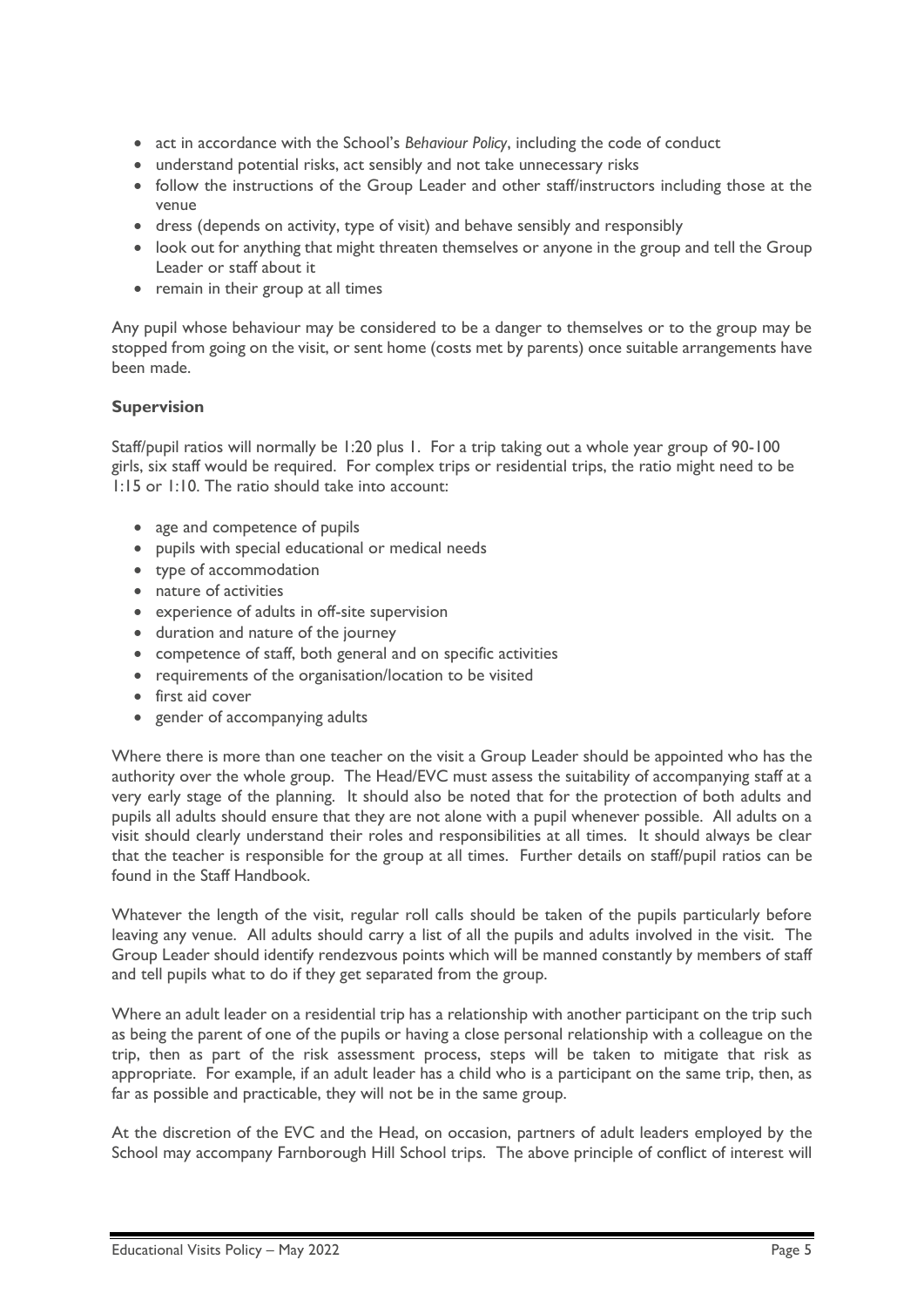apply and the main criterion for their being able to attend is that no pupils are prevented from attending the trip as a consequence of their partner accompanying it.

### **Preparing for remote supervision**

Parents should be told before the visit whether any form of remote supervision will take place. During any time that remote supervision takes place, the Group Leader must ensure that pupils are aware of the ground rules and are adequately equipped to be on their own in a group. The size of each group should also be considered. As a minimum, pupils should have the following:

- local telephone numbers and emergency contacts if lost
- teacher in charge's emergency mobile telephone number
- money
- use of credit card (if considered appropriate)
- maps and plans and any other information for them to act effectively (if necessary)
- a knowledge of how to summon help
- a knowledge of out of bounds areas or activities
- a knowledge of a rendezvous point and meeting times

It is important that pupils are told to stay in their groups (of at least four) and not to go off on their own. They are to be given clear instructions about permitted remote supervised activities and understand and accept the ground rules.

#### **Mobile Phones**

Pupils are permitted to bring their mobile phones on residential trips. Indeed, these can be extremely useful during periods of remote supervision. For pupils in Years  $7 - 9$  the policy is that all mobile phones will be collected in by Group Leaders 30 minutes before bedtime and stored securely, for example, in the hotel safe or member of staff's room.

#### **Parents**

Parent should be able to make an informed decision on whether their daughter should go on a visit. The Group Leader should ensure that parents are given sufficient information in writing and invited, when appropriate, to any briefing sessions.

The Group Leader should inform parents about how they could help prepare their child for the visit. Parents should also be asked to agree the arrangements for:

• sending a pupil home early and agree to meet the cost of any damage caused by their daughter or for poor behaviour

Parents will need to:

- sign a consent form which includes agreeing to the payment schedule
- provide the Group Leader with emergency contact numbers
- attend the meeting arranged by the Group Leader prior to departure. If unable to attend details of the information covered at the meeting must be sent to the parents
- sign the confidential medical consent form
- agree to notifying the insurance company of their daughter's pre-existing medical conditions.
- agree to the Group Leader notifying the tour company of their daughter's pre-existing medical conditions
- give consent for the School to share any information it holds about their daughter's physical and mental health with the tour company as it deems necessary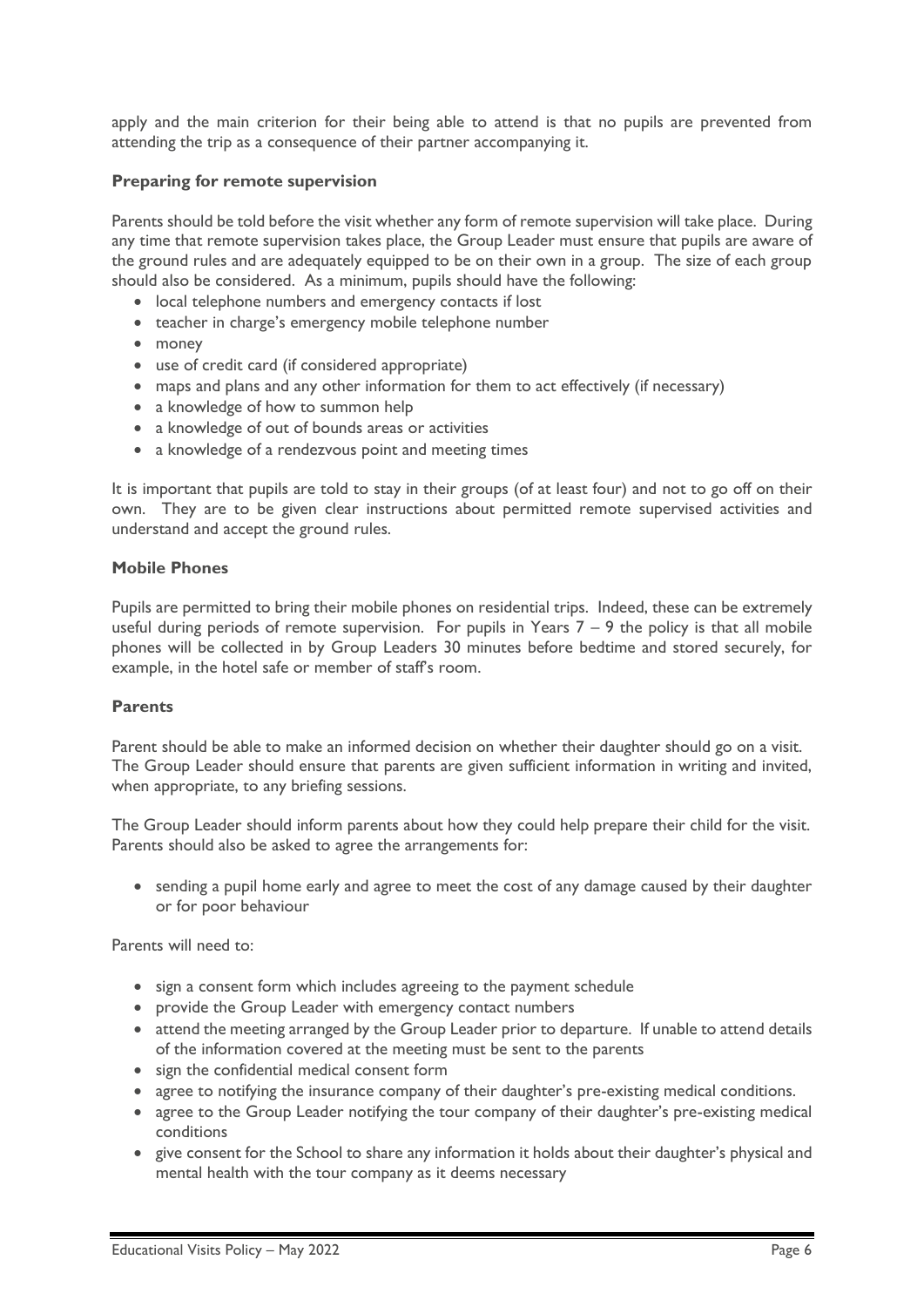• agree that if, having been accepted on the trip, they have any concerns about their daughter's mental or physical health that they must notify the school in writing and that best practice is to consult their daughter's GP, give them a copy of the itinerary for the trip, and ask them to confirm her suitability to take part.

# **First Aid**

There should be a qualified First Aider on every visit. Where this is not possible a person must be appointed to be in charge of the first aid arrangements. This person must meet with the School Nurse to discuss the group's medical needs and, if necessary, meet with parents before departure. The appointed person takes charge when someone is injured or becomes ill, looks after the first aid equipment and ensures that an ambulance or other professional medical help is summoned. When the appointed person is not first aid trained, they should not give first aid treatment for which they have not been trained or give out medication (both prescription and pain killers). A suitably stocked first aid kit should be taken on every visit.

### **Insurance**

The School takes out an annual travel insurance policy to cover all educational visits. The policy does contain certain exclusions dependent on the activity involved and the EVC and Group Leader should be aware of all general exclusions. Relevant details of the insurance policy should be obtained from the Bursar and provided to all participants at an appropriate stage prior to the event taking place. If a pupil has a pre-existing medical condition that may affect her ability to fly, parents must obtain a "Fit to Fly" letter from her Doctor or Consultant. Policies provided by travel companies must be read carefully by the Group Leader and a copy must be sent to parents as soon as is practically possible. For residential trips, parents have the right to take out their own policy for their daughters, as long as it is made clear to them that they must provide the Group Leader with a copy of the policy.

# **Emergency Procedures**

In an emergency the Group Leader or the deputy Group Leader will take control of the situation and follow the School's emergency plan procedure.

# **Transport**

It is the responsibility of the Bursar's Office to book local, reputable coaches. For some residential trips travel companies arrange coaches for journeys at home and abroad. It is the responsibility of the Group Leader to check the tour company's safety management system with regard to coaches and check with the EVC/Bursar that all safety regulations have been met.

Consideration must be given to the following:

- passenger safety
- type of journey
- traffic conditions
- insurance cover
- weather
- luggage capacity
- journey time and distance
- stopping points on longer journeys
- supervision
- safeguarding and child protection requirements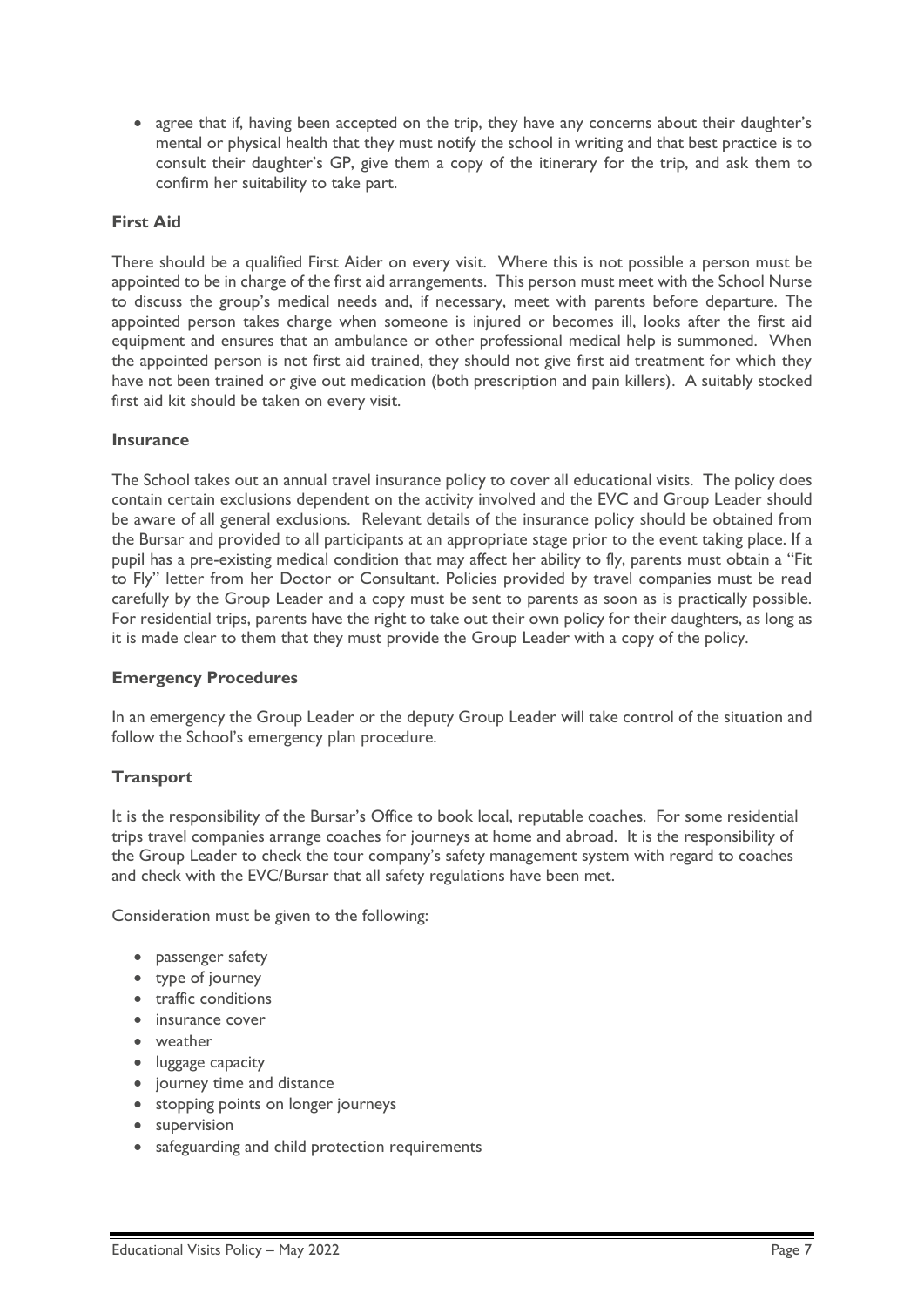# **Use of Cars**

Staff must make an appointment to see the Deputy Head - Pastoral prior to considering transporting pupils in this way as per the *Safeguarding and Child Protection Policy Procedure & Guidance*. If permission is given, staff must first of all meet with the Bursar so that he can check their licence, insurance policy and MOT certificate (if required) and then, if agreed, obtain a letter from parents giving their permission for their daughter to travel by car and then the following should be adhered to:

- the car must be roadworthy and have a current MOT certificate if applicable (checked by the Bursar)
- the driver has the appropriate licence and insurance to cover 'use for work' (checked by the Bursar)
- drivers ensure pupils wear seat belts

### **Use of Minibuses**

Procedures detailed in the *Staff Handbook* are to be followed. A copy of these procedures must be held in all minibuses.

# **Additional Requirements for Residential Visits**

- Where pupils are accommodated on more than one floor there must, if at all possible, be staff accommodation on each floor.
- Where possible the Group Leader should obtain a floor plan of rooms reserved for the group's use in advance.
- When possible, the immediate accommodation should be exclusively for the group's use.
- There should be appropriate and safe heating and ventilation.
- The whole group should be aware of the layout of the accommodation, its fire precautions/exits, its regulations and routines, and can identify key personnel.
- Where the reception is not staffed 24 hours a day, security should be in force to stop unauthorised visitors.
- Locks on doors should work in the group's rooms but appropriate access should be available to teachers at all times.
- The Group Leader must know where to locate the master key in case of an emergency.
- There should be adequate space for storing clothes, luggage, equipment.
- There should be provision for children with special needs (including disabled) and for those who fall sick.
- Balconies (balustrades) should be 1.1m high and stable (this is the minimum Building Regulations requirement), windows secure, electrical connections safe.
- Pupils should not be lodged in ground floor rooms that have an exit onto the street. If they are roomed on the ground floor, with no exit onto the street, a Risk Assessment must be carried out prior to the girls entering the room.
- Where possible there should be appropriate recreational activities for the group.
- There must be a nominated staff member on duty during the night, who is easily contactable.
- Pupils must know where staff rooms are located, in particular the member of staff responsible for first aid.
- Explanation of fire procedures must take place as soon as possible after arrival and, if possible, a fire drill should take place.
- The Group Leader must ensure that the tour company has a current Health and Safety document which satisfies the School's requirements.